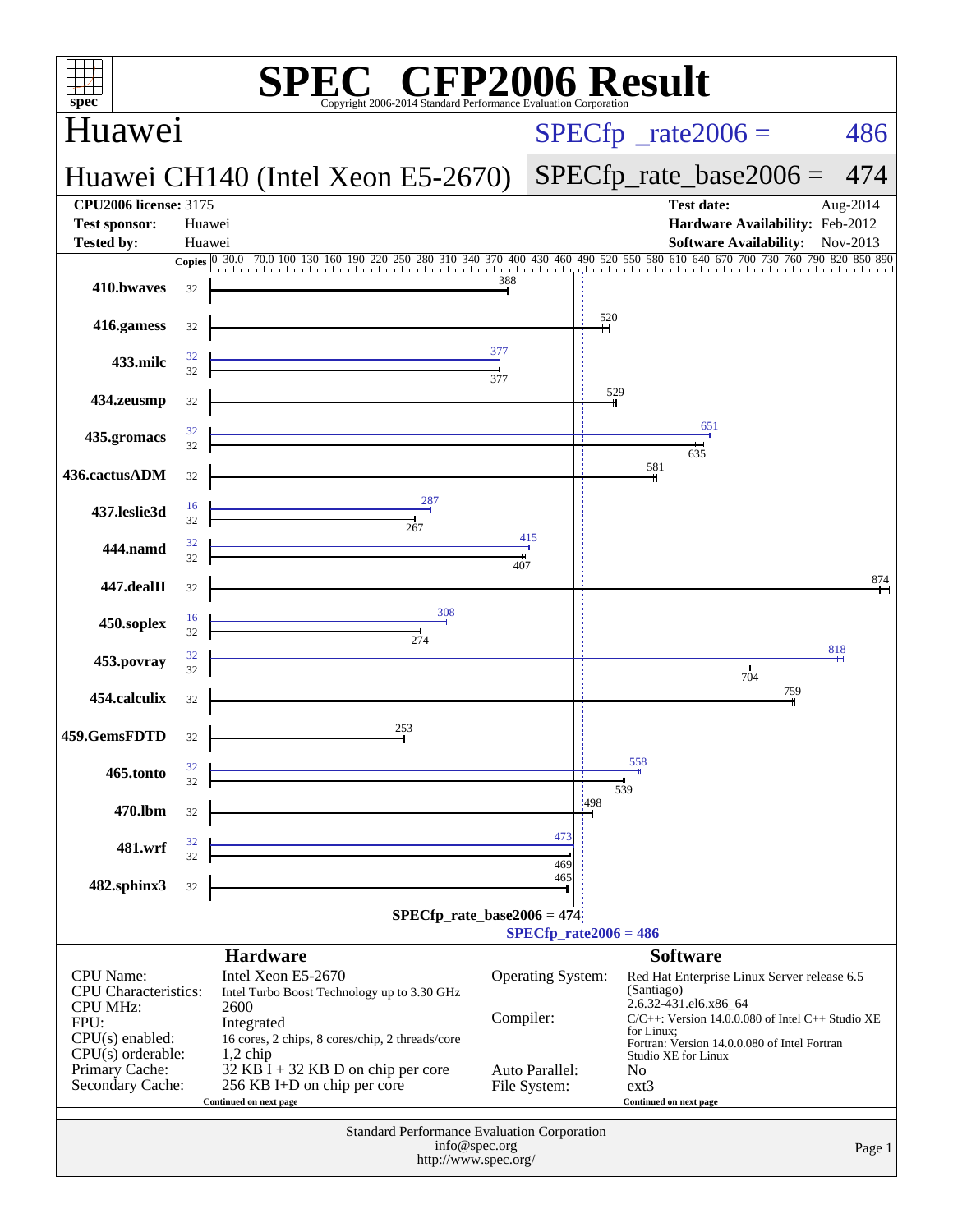### **Huawei**

#### $SPECTp_rate2006 = 486$

Huawei CH140 (Intel Xeon E5-2670)

#### [SPECfp\\_rate\\_base2006 =](http://www.spec.org/auto/cpu2006/Docs/result-fields.html#SPECfpratebase2006) 474

#### **[CPU2006 license:](http://www.spec.org/auto/cpu2006/Docs/result-fields.html#CPU2006license)** 3175 **[Test date:](http://www.spec.org/auto/cpu2006/Docs/result-fields.html#Testdate)** Aug-2014

**[Test sponsor:](http://www.spec.org/auto/cpu2006/Docs/result-fields.html#Testsponsor)** Huawei **[Hardware Availability:](http://www.spec.org/auto/cpu2006/Docs/result-fields.html#HardwareAvailability)** Feb-2012 **[Tested by:](http://www.spec.org/auto/cpu2006/Docs/result-fields.html#Testedby)** Huawei **[Software Availability:](http://www.spec.org/auto/cpu2006/Docs/result-fields.html#SoftwareAvailability)** Nov-2013 [L3 Cache:](http://www.spec.org/auto/cpu2006/Docs/result-fields.html#L3Cache) 20 MB I+D on chip per chip<br>Other Cache: None [Other Cache:](http://www.spec.org/auto/cpu2006/Docs/result-fields.html#OtherCache) [Memory:](http://www.spec.org/auto/cpu2006/Docs/result-fields.html#Memory) 128 GB (8 x 16 GB 2Rx4 PC3-14900R-13, ECC, running at 1600 MHz) [Disk Subsystem:](http://www.spec.org/auto/cpu2006/Docs/result-fields.html#DiskSubsystem)  $1 \text{ X } 500 \text{ GB } \text{SATA } 7200 \text{ RPM}$ <br>Other Hardware: None [Other Hardware:](http://www.spec.org/auto/cpu2006/Docs/result-fields.html#OtherHardware) [System State:](http://www.spec.org/auto/cpu2006/Docs/result-fields.html#SystemState) Run level 3 (multi-user) **Base Pointers** [Peak Pointers:](http://www.spec.org/auto/cpu2006/Docs/result-fields.html#PeakPointers) [Other Software:](http://www.spec.org/auto/cpu2006/Docs/result-fields.html#OtherSoftware) None

| sonware         |
|-----------------|
| Run level 3 (mu |
| $32/64$ -bit    |
| $32/64$ -bit    |
| $N_{\alpha}$    |

## **[Results Table](http://www.spec.org/auto/cpu2006/Docs/result-fields.html#ResultsTable)**

|                  | <b>Base</b>   |                |       |                |       | <b>Peak</b>    |            |               |                |              |                |              |                |              |
|------------------|---------------|----------------|-------|----------------|-------|----------------|------------|---------------|----------------|--------------|----------------|--------------|----------------|--------------|
| <b>Benchmark</b> | <b>Copies</b> | <b>Seconds</b> | Ratio | <b>Seconds</b> | Ratio | <b>Seconds</b> | Ratio      | <b>Copies</b> | <b>Seconds</b> | <b>Ratio</b> | <b>Seconds</b> | <b>Ratio</b> | <b>Seconds</b> | <b>Ratio</b> |
| 410.bwayes       | 32            | 1123           | 387   | 1121           | 388   | 1120           | 388        | 32            | 1123           | 387          | 1121           | 388          | 1120           | 388          |
| $416$ .gamess    | 32            | 1226           | 511   | 1206           | 520   | 1204           | 521        | 32            | 1226           | 511          | 1206           | 520          | 1204           | 521          |
| $433$ .milc      | 32            | 779            | 377   | 780            | 377   | 780            | 377I       | 32            | 779            | 377          | 779            | 377          | 779            | 377          |
| $434$ . zeusmp   | 32            | 555            | 525   | 551            | 529   | 549            | 530l       | 32            | 555            | 525          | 551            | 529          | 549            | 530          |
| 435.gromacs      | 32            | 360            | 635   | 361            | 633   | 356            | 643        | 32            | 350            | 653          | 351            | 650          | 351            | 651          |
| 436.cactusADM    | 32            | 657            | 582   | 658            | 581   | 662            | 578        | 32            | 657            | 582          | 658            | 581          | 662            | 578          |
| 437.leslie3d     | 32            | 1128           | 267   | 1127           | 267   | 1132           | 266        | 16            | 524            | 287          | 524            | 287          | 526            | 286          |
| 444.namd         | 32            | 631            | 406   | 631            | 407   | 624            | 411        | 32            | 619            | 415          | 618            | 415          | 618            | 416          |
| 447.dealII       | 32            | 420            | 872   | 419            | 874   | 414            | 885        | 32            | 420            | 872          | 419            | 874          | 414            | 885          |
| $450$ .soplex    | 32            | 977            | 273   | 975            | 274   | 975            | 274        | 16            | 434            | 308          | 433            | 308          | 434            | 308          |
| $453$ .povray    | 32            | 242            | 704   | 242            | 703   | 242            | 704        | 32            | 208            | 818          | 209            | 816          | 206            | 825          |
| 454.calculix     | 32            | 348            | 759   | 346            | 762   | 348            | <b>758</b> | 32            | 348            | 759          | 346            | 762          | 348            | 758          |
| 459.GemsFDTD     | 32            | 1345           | 252   | 1344           | 253   | 1344           | 253        | 32            | 1345           | 252          | 1344           | 253          | 1344           | 253          |
| $465$ .tonto     | 32            | 584            | 539   | 583            | 541   | 586            | 538        | 32            | 562            | 561          | 564            | 558          | 564            | 558          |
| 470.1bm          | 32            | 883            | 498   | 883            | 498   | 882            | 499        | 32            | 883            | 498          | 883            | 498          | 882            | 499          |
| 481.wrf          | 32            | 764            | 468   | 763            | 469   | 762            | 469        | 32            | 755            | 473          | 755            | 474          | 755            | 473          |
| 482.sphinx3      | 32            | 1341           | 465   | 1337           | 466   | 1344           | 464        | 32            | 1341           | 465          | 1337           | 466          | 1344           | 464          |

Results appear in the [order in which they were run.](http://www.spec.org/auto/cpu2006/Docs/result-fields.html#RunOrder) Bold underlined text [indicates a median measurement.](http://www.spec.org/auto/cpu2006/Docs/result-fields.html#Median)

#### **[Submit Notes](http://www.spec.org/auto/cpu2006/Docs/result-fields.html#SubmitNotes)**

 The numactl mechanism was used to bind copies to processors. The config file option 'submit' was used to generate numactl commands to bind each copy to a specific processor. For details, please see the config file.

#### **[Operating System Notes](http://www.spec.org/auto/cpu2006/Docs/result-fields.html#OperatingSystemNotes)**

Stack size set to unlimited using "ulimit -s unlimited"

Standard Performance Evaluation Corporation [info@spec.org](mailto:info@spec.org) <http://www.spec.org/>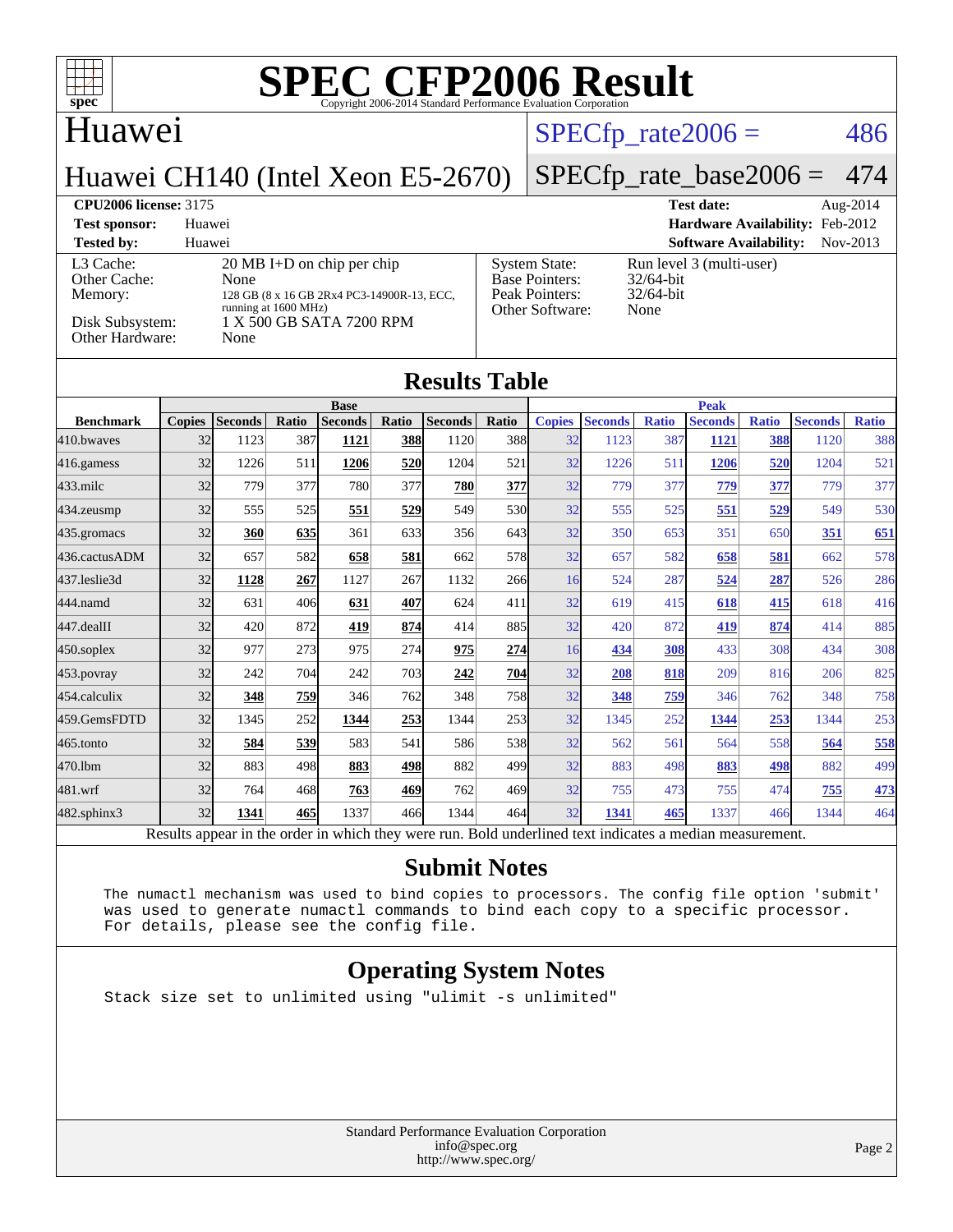

#### Huawei

 $SPECTp\_rate2006 = 486$ 

Huawei CH140 (Intel Xeon E5-2670)

[SPECfp\\_rate\\_base2006 =](http://www.spec.org/auto/cpu2006/Docs/result-fields.html#SPECfpratebase2006) 474

**[CPU2006 license:](http://www.spec.org/auto/cpu2006/Docs/result-fields.html#CPU2006license)** 3175 **[Test date:](http://www.spec.org/auto/cpu2006/Docs/result-fields.html#Testdate)** Aug-2014 **[Test sponsor:](http://www.spec.org/auto/cpu2006/Docs/result-fields.html#Testsponsor)** Huawei **[Hardware Availability:](http://www.spec.org/auto/cpu2006/Docs/result-fields.html#HardwareAvailability)** Feb-2012 **[Tested by:](http://www.spec.org/auto/cpu2006/Docs/result-fields.html#Testedby)** Huawei **[Software Availability:](http://www.spec.org/auto/cpu2006/Docs/result-fields.html#SoftwareAvailability)** Nov-2013

#### **[Platform Notes](http://www.spec.org/auto/cpu2006/Docs/result-fields.html#PlatformNotes)**

 Sysinfo program /spec/config/sysinfo.rev6818 \$Rev: 6818 \$ \$Date:: 2012-07-17 #\$ e86d102572650a6e4d596a3cee98f191 running on localhost Wed Aug 6 22:28:52 2014 This section contains SUT (System Under Test) info as seen by some common utilities. To remove or add to this section, see: <http://www.spec.org/cpu2006/Docs/config.html#sysinfo> From /proc/cpuinfo model name : Intel(R) Xeon(R) CPU E5-2670 0 @ 2.60GHz 2 "physical id"s (chips) 32 "processors" cores, siblings (Caution: counting these is hw and system dependent. The following excerpts from /proc/cpuinfo might not be reliable. Use with caution.) cpu cores : 8 siblings : 16 physical 0: cores 0 1 2 3 4 5 6 7 physical 1: cores 0 1 2 3 4 5 6 7 cache size : 20480 KB From /proc/meminfo MemTotal: 132114848 kB HugePages\_Total: 0<br>Hugepagesize: 2048 kB Hugepagesize: /usr/bin/lsb\_release -d Red Hat Enterprise Linux Server release 6.5 (Santiago) From /etc/\*release\* /etc/\*version\* redhat-release: Red Hat Enterprise Linux Server release 6.5 (Santiago) system-release: Red Hat Enterprise Linux Server release 6.5 (Santiago) system-release-cpe: cpe:/o:redhat:enterprise\_linux:6server:ga:server uname -a: Linux localhost 2.6.32-431.el6.x86\_64 #1 SMP Sun Nov 10 22:19:54 EST 2013 x86\_64 x86\_64 x86\_64 GNU/Linux run-level 3 Aug 6 05:30 SPEC is set to: /spec Filesystem Type Size Used Avail Use% Mounted on<br>/dev/sda2 ext3 455G 342G 91G 80% / /dev/sda2 ext3 455G 342G 91G 80% / Additional information from dmidecode: BIOS Insyde Corp. OARYV385 02/20/2014 Memory: 8x Samsung M393B2G70BH0-CMA 16 GB 1600 MHz 2 rank (End of data from sysinfo program)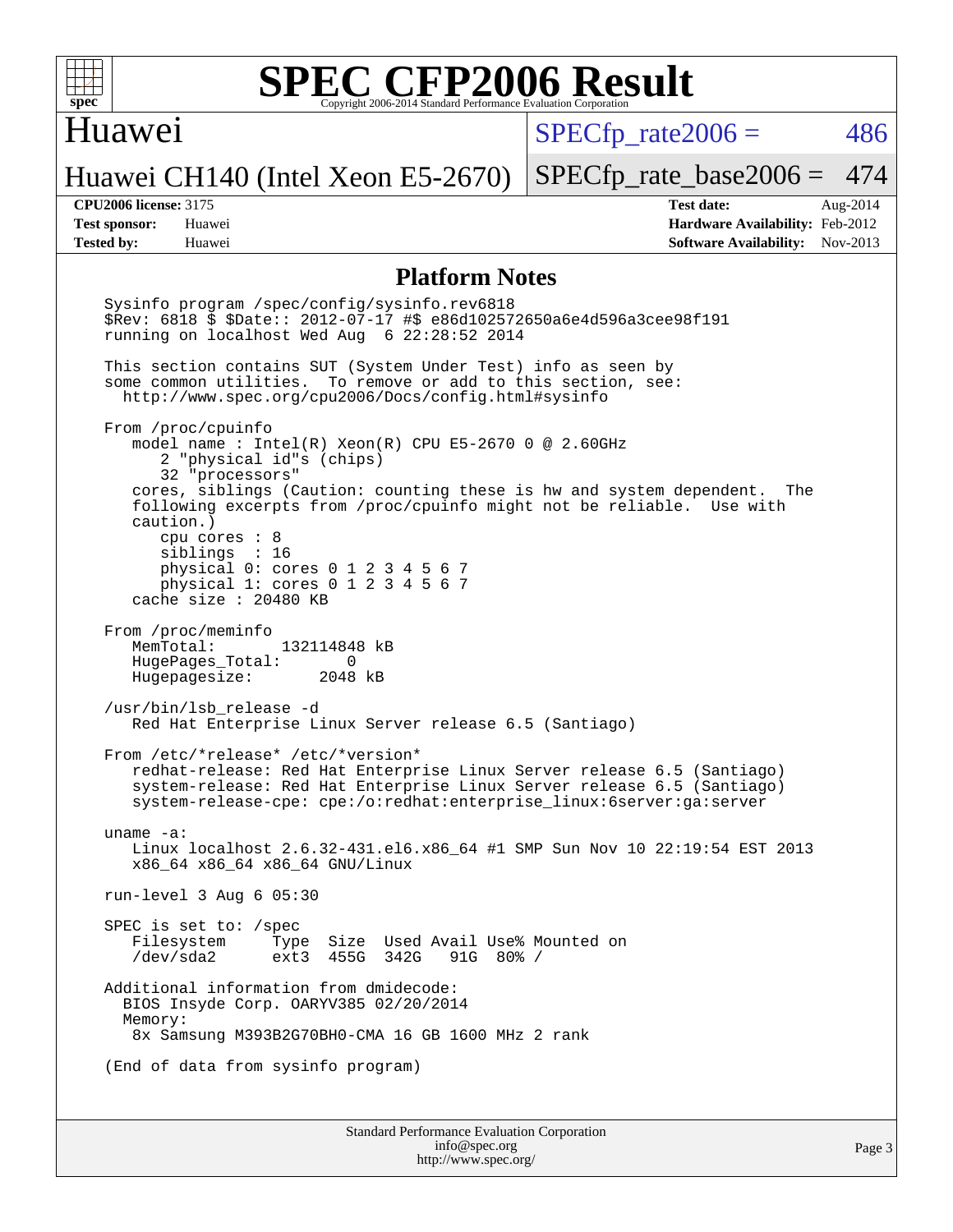

#### Huawei

 $SPECTp\_rate2006 = 486$ 

#### Huawei CH140 (Intel Xeon E5-2670)

**[Tested by:](http://www.spec.org/auto/cpu2006/Docs/result-fields.html#Testedby)** Huawei **[Software Availability:](http://www.spec.org/auto/cpu2006/Docs/result-fields.html#SoftwareAvailability)** Nov-2013

[SPECfp\\_rate\\_base2006 =](http://www.spec.org/auto/cpu2006/Docs/result-fields.html#SPECfpratebase2006) 474 **[CPU2006 license:](http://www.spec.org/auto/cpu2006/Docs/result-fields.html#CPU2006license)** 3175 **[Test date:](http://www.spec.org/auto/cpu2006/Docs/result-fields.html#Testdate)** Aug-2014 **[Test sponsor:](http://www.spec.org/auto/cpu2006/Docs/result-fields.html#Testsponsor)** Huawei **[Hardware Availability:](http://www.spec.org/auto/cpu2006/Docs/result-fields.html#HardwareAvailability)** Feb-2012

#### **[General Notes](http://www.spec.org/auto/cpu2006/Docs/result-fields.html#GeneralNotes)**

Environment variables set by runspec before the start of the run: LD LIBRARY PATH = "/spec/libs/32:/spec/libs/64:/spec/sh"

 Binaries compiled on a system with 1x Core i7-860 CPU + 8GB memory using RedHat EL 6.4 Transparent Huge Pages enabled with: echo always > /sys/kernel/mm/redhat\_transparent\_hugepage/enabled Filesystem page cache cleared with: echo 1> /proc/sys/vm/drop\_caches runspec command invoked through numactl i.e.: numactl --interleave=all runspec <etc>

**[Base Compiler Invocation](http://www.spec.org/auto/cpu2006/Docs/result-fields.html#BaseCompilerInvocation)**

[C benchmarks](http://www.spec.org/auto/cpu2006/Docs/result-fields.html#Cbenchmarks):  $\text{icc}$   $-\text{m64}$ 

[C++ benchmarks:](http://www.spec.org/auto/cpu2006/Docs/result-fields.html#CXXbenchmarks) [icpc -m64](http://www.spec.org/cpu2006/results/res2014q3/cpu2006-20140810-30846.flags.html#user_CXXbase_intel_icpc_64bit_bedb90c1146cab66620883ef4f41a67e)

[Fortran benchmarks](http://www.spec.org/auto/cpu2006/Docs/result-fields.html#Fortranbenchmarks): [ifort -m64](http://www.spec.org/cpu2006/results/res2014q3/cpu2006-20140810-30846.flags.html#user_FCbase_intel_ifort_64bit_ee9d0fb25645d0210d97eb0527dcc06e)

[Benchmarks using both Fortran and C](http://www.spec.org/auto/cpu2006/Docs/result-fields.html#BenchmarksusingbothFortranandC): [icc -m64](http://www.spec.org/cpu2006/results/res2014q3/cpu2006-20140810-30846.flags.html#user_CC_FCbase_intel_icc_64bit_0b7121f5ab7cfabee23d88897260401c) [ifort -m64](http://www.spec.org/cpu2006/results/res2014q3/cpu2006-20140810-30846.flags.html#user_CC_FCbase_intel_ifort_64bit_ee9d0fb25645d0210d97eb0527dcc06e)

### **[Base Portability Flags](http://www.spec.org/auto/cpu2006/Docs/result-fields.html#BasePortabilityFlags)**

| 410.bwaves: -DSPEC CPU LP64                 |                                                                |
|---------------------------------------------|----------------------------------------------------------------|
| 416.gamess: -DSPEC_CPU_LP64                 |                                                                |
| 433.milc: -DSPEC CPU LP64                   |                                                                |
| 434.zeusmp: - DSPEC_CPU_LP64                |                                                                |
| 435.gromacs: -DSPEC_CPU_LP64 -nofor_main    |                                                                |
| 436.cactusADM: -DSPEC CPU LP64 -nofor main  |                                                                |
| 437.leslie3d: -DSPEC CPU LP64               |                                                                |
| 444.namd: -DSPEC CPU LP64                   |                                                                |
| 447.dealII: -DSPEC_CPU LP64                 |                                                                |
| 450.soplex: -DSPEC_CPU_LP64                 |                                                                |
| 453.povray: -DSPEC_CPU_LP64                 |                                                                |
| 454.calculix: - DSPEC CPU LP64 - nofor main |                                                                |
| 459.GemsFDTD: -DSPEC CPU LP64               |                                                                |
| 465.tonto: -DSPEC CPU LP64                  |                                                                |
| 470.1bm: - DSPEC CPU LP64                   |                                                                |
|                                             | 481.wrf: -DSPEC CPU_LP64 -DSPEC_CPU_CASE_FLAG -DSPEC_CPU_LINUX |
| 482.sphinx3: -DSPEC CPU LP64                |                                                                |
|                                             |                                                                |

| <b>Standard Performance Evaluation Corporation</b> |
|----------------------------------------------------|
| info@spec.org                                      |
| http://www.spec.org/                               |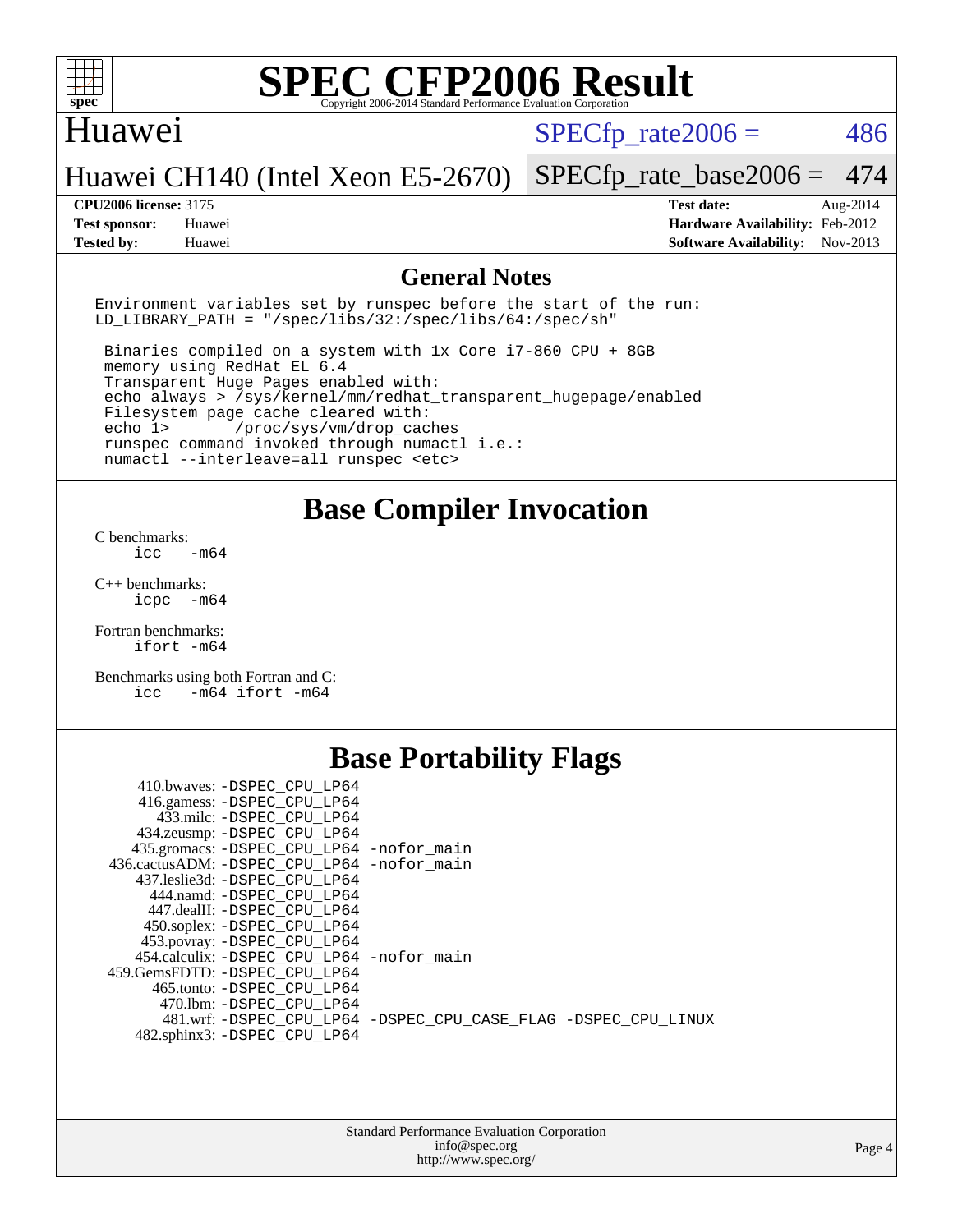

#### Huawei

 $SPECTp\_rate2006 = 486$ 

Huawei CH140 (Intel Xeon E5-2670)

**[Tested by:](http://www.spec.org/auto/cpu2006/Docs/result-fields.html#Testedby)** Huawei **[Software Availability:](http://www.spec.org/auto/cpu2006/Docs/result-fields.html#SoftwareAvailability)** Nov-2013

[SPECfp\\_rate\\_base2006 =](http://www.spec.org/auto/cpu2006/Docs/result-fields.html#SPECfpratebase2006) 474 **[CPU2006 license:](http://www.spec.org/auto/cpu2006/Docs/result-fields.html#CPU2006license)** 3175 **[Test date:](http://www.spec.org/auto/cpu2006/Docs/result-fields.html#Testdate)** Aug-2014 **[Test sponsor:](http://www.spec.org/auto/cpu2006/Docs/result-fields.html#Testsponsor)** Huawei **[Hardware Availability:](http://www.spec.org/auto/cpu2006/Docs/result-fields.html#HardwareAvailability)** Feb-2012

### **[Base Optimization Flags](http://www.spec.org/auto/cpu2006/Docs/result-fields.html#BaseOptimizationFlags)**

[C benchmarks](http://www.spec.org/auto/cpu2006/Docs/result-fields.html#Cbenchmarks):

[-xAVX](http://www.spec.org/cpu2006/results/res2014q3/cpu2006-20140810-30846.flags.html#user_CCbase_f-xAVX) [-ipo](http://www.spec.org/cpu2006/results/res2014q3/cpu2006-20140810-30846.flags.html#user_CCbase_f-ipo) [-O3](http://www.spec.org/cpu2006/results/res2014q3/cpu2006-20140810-30846.flags.html#user_CCbase_f-O3) [-no-prec-div](http://www.spec.org/cpu2006/results/res2014q3/cpu2006-20140810-30846.flags.html#user_CCbase_f-no-prec-div) [-opt-prefetch](http://www.spec.org/cpu2006/results/res2014q3/cpu2006-20140810-30846.flags.html#user_CCbase_f-opt-prefetch) [-auto-p32](http://www.spec.org/cpu2006/results/res2014q3/cpu2006-20140810-30846.flags.html#user_CCbase_f-auto-p32) [-ansi-alias](http://www.spec.org/cpu2006/results/res2014q3/cpu2006-20140810-30846.flags.html#user_CCbase_f-ansi-alias) [-opt-mem-layout-trans=3](http://www.spec.org/cpu2006/results/res2014q3/cpu2006-20140810-30846.flags.html#user_CCbase_f-opt-mem-layout-trans_a7b82ad4bd7abf52556d4961a2ae94d5)

[C++ benchmarks:](http://www.spec.org/auto/cpu2006/Docs/result-fields.html#CXXbenchmarks)

[-xAVX](http://www.spec.org/cpu2006/results/res2014q3/cpu2006-20140810-30846.flags.html#user_CXXbase_f-xAVX) [-ipo](http://www.spec.org/cpu2006/results/res2014q3/cpu2006-20140810-30846.flags.html#user_CXXbase_f-ipo) [-O3](http://www.spec.org/cpu2006/results/res2014q3/cpu2006-20140810-30846.flags.html#user_CXXbase_f-O3) [-no-prec-div](http://www.spec.org/cpu2006/results/res2014q3/cpu2006-20140810-30846.flags.html#user_CXXbase_f-no-prec-div) [-opt-prefetch](http://www.spec.org/cpu2006/results/res2014q3/cpu2006-20140810-30846.flags.html#user_CXXbase_f-opt-prefetch) [-auto-p32](http://www.spec.org/cpu2006/results/res2014q3/cpu2006-20140810-30846.flags.html#user_CXXbase_f-auto-p32) [-ansi-alias](http://www.spec.org/cpu2006/results/res2014q3/cpu2006-20140810-30846.flags.html#user_CXXbase_f-ansi-alias) [-opt-mem-layout-trans=3](http://www.spec.org/cpu2006/results/res2014q3/cpu2006-20140810-30846.flags.html#user_CXXbase_f-opt-mem-layout-trans_a7b82ad4bd7abf52556d4961a2ae94d5)

[Fortran benchmarks](http://www.spec.org/auto/cpu2006/Docs/result-fields.html#Fortranbenchmarks):

[-xAVX](http://www.spec.org/cpu2006/results/res2014q3/cpu2006-20140810-30846.flags.html#user_FCbase_f-xAVX) [-ipo](http://www.spec.org/cpu2006/results/res2014q3/cpu2006-20140810-30846.flags.html#user_FCbase_f-ipo) [-O3](http://www.spec.org/cpu2006/results/res2014q3/cpu2006-20140810-30846.flags.html#user_FCbase_f-O3) [-no-prec-div](http://www.spec.org/cpu2006/results/res2014q3/cpu2006-20140810-30846.flags.html#user_FCbase_f-no-prec-div) [-opt-prefetch](http://www.spec.org/cpu2006/results/res2014q3/cpu2006-20140810-30846.flags.html#user_FCbase_f-opt-prefetch)

[Benchmarks using both Fortran and C](http://www.spec.org/auto/cpu2006/Docs/result-fields.html#BenchmarksusingbothFortranandC):

[-xAVX](http://www.spec.org/cpu2006/results/res2014q3/cpu2006-20140810-30846.flags.html#user_CC_FCbase_f-xAVX) [-ipo](http://www.spec.org/cpu2006/results/res2014q3/cpu2006-20140810-30846.flags.html#user_CC_FCbase_f-ipo) [-O3](http://www.spec.org/cpu2006/results/res2014q3/cpu2006-20140810-30846.flags.html#user_CC_FCbase_f-O3) [-no-prec-div](http://www.spec.org/cpu2006/results/res2014q3/cpu2006-20140810-30846.flags.html#user_CC_FCbase_f-no-prec-div) [-opt-prefetch](http://www.spec.org/cpu2006/results/res2014q3/cpu2006-20140810-30846.flags.html#user_CC_FCbase_f-opt-prefetch) [-auto-p32](http://www.spec.org/cpu2006/results/res2014q3/cpu2006-20140810-30846.flags.html#user_CC_FCbase_f-auto-p32) [-ansi-alias](http://www.spec.org/cpu2006/results/res2014q3/cpu2006-20140810-30846.flags.html#user_CC_FCbase_f-ansi-alias) [-opt-mem-layout-trans=3](http://www.spec.org/cpu2006/results/res2014q3/cpu2006-20140810-30846.flags.html#user_CC_FCbase_f-opt-mem-layout-trans_a7b82ad4bd7abf52556d4961a2ae94d5)

### **[Peak Compiler Invocation](http://www.spec.org/auto/cpu2006/Docs/result-fields.html#PeakCompilerInvocation)**

[C benchmarks](http://www.spec.org/auto/cpu2006/Docs/result-fields.html#Cbenchmarks):  $icc$   $-m64$ 

[C++ benchmarks \(except as noted below\):](http://www.spec.org/auto/cpu2006/Docs/result-fields.html#CXXbenchmarksexceptasnotedbelow) [icpc -m64](http://www.spec.org/cpu2006/results/res2014q3/cpu2006-20140810-30846.flags.html#user_CXXpeak_intel_icpc_64bit_bedb90c1146cab66620883ef4f41a67e)

450.soplex: [icpc -m32](http://www.spec.org/cpu2006/results/res2014q3/cpu2006-20140810-30846.flags.html#user_peakCXXLD450_soplex_intel_icpc_4e5a5ef1a53fd332b3c49e69c3330699)

[Fortran benchmarks](http://www.spec.org/auto/cpu2006/Docs/result-fields.html#Fortranbenchmarks): [ifort -m64](http://www.spec.org/cpu2006/results/res2014q3/cpu2006-20140810-30846.flags.html#user_FCpeak_intel_ifort_64bit_ee9d0fb25645d0210d97eb0527dcc06e)

[Benchmarks using both Fortran and C](http://www.spec.org/auto/cpu2006/Docs/result-fields.html#BenchmarksusingbothFortranandC):<br>icc -m64 ifort -m64  $-m64$  ifort  $-m64$ 

### **[Peak Portability Flags](http://www.spec.org/auto/cpu2006/Docs/result-fields.html#PeakPortabilityFlags)**

| 410.bwaves: - DSPEC CPU LP64                |  |
|---------------------------------------------|--|
| 416.gamess: -DSPEC_CPU_LP64                 |  |
| 433.milc: - DSPEC_CPU LP64                  |  |
| 434.zeusmp: -DSPEC_CPU_LP64                 |  |
| 435.gromacs: -DSPEC_CPU_LP64 -nofor_main    |  |
| 436.cactusADM: -DSPEC CPU LP64 -nofor main  |  |
| 437.leslie3d: -DSPEC CPU LP64               |  |
| 444.namd: - DSPEC CPU LP64                  |  |
| 447.dealII: -DSPEC CPU LP64                 |  |
| 453.povray: -DSPEC_CPU_LP64                 |  |
| 454.calculix: - DSPEC CPU LP64 - nofor main |  |
| 459.GemsFDTD: - DSPEC_CPU_LP64              |  |

Continued on next page

Standard Performance Evaluation Corporation [info@spec.org](mailto:info@spec.org) <http://www.spec.org/>

Page 5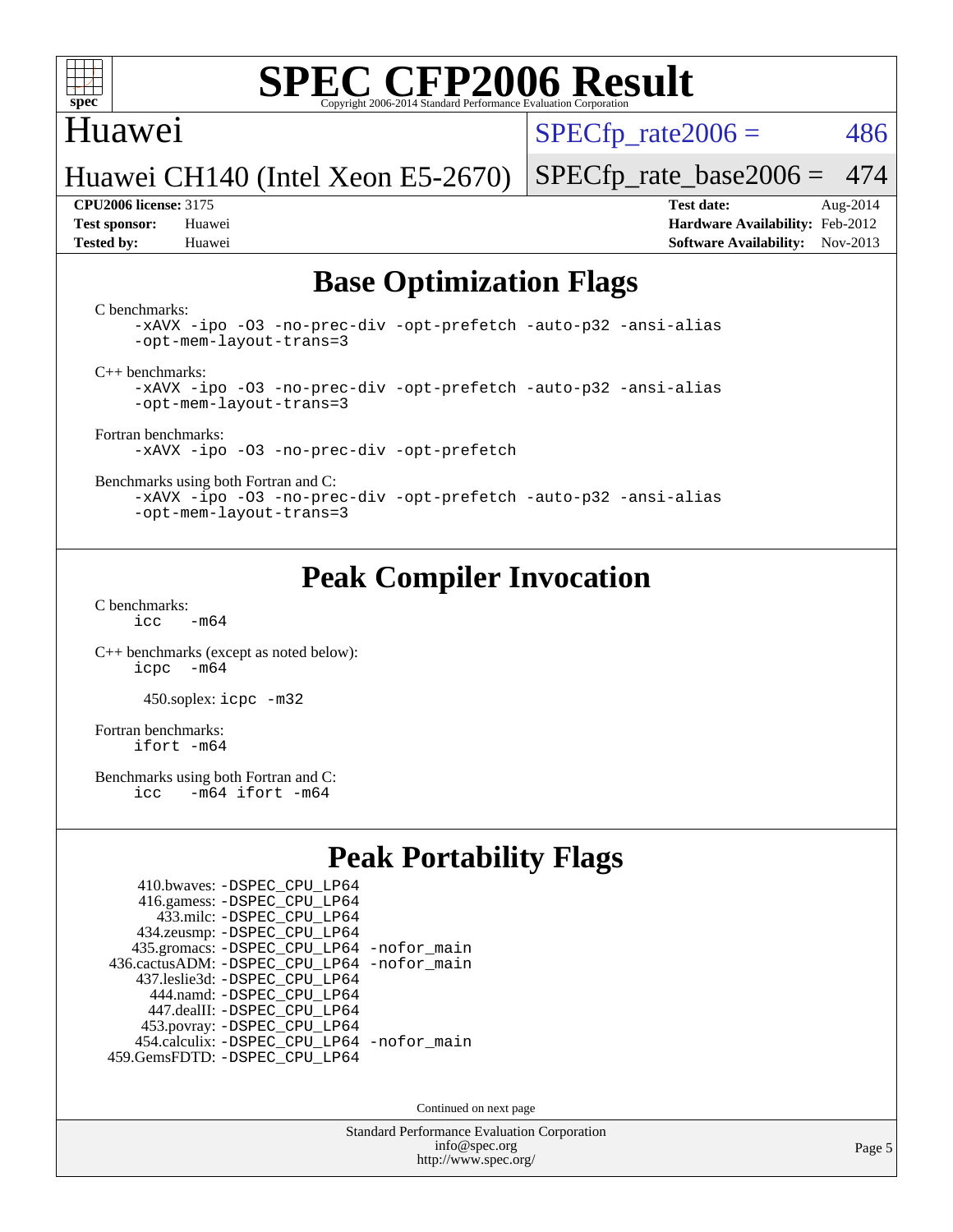

#### Huawei

 $SPECTp\_rate2006 = 486$ 

Huawei CH140 (Intel Xeon E5-2670)

[SPECfp\\_rate\\_base2006 =](http://www.spec.org/auto/cpu2006/Docs/result-fields.html#SPECfpratebase2006) 474

**[CPU2006 license:](http://www.spec.org/auto/cpu2006/Docs/result-fields.html#CPU2006license)** 3175 **[Test date:](http://www.spec.org/auto/cpu2006/Docs/result-fields.html#Testdate)** Aug-2014 **[Test sponsor:](http://www.spec.org/auto/cpu2006/Docs/result-fields.html#Testsponsor)** Huawei **[Hardware Availability:](http://www.spec.org/auto/cpu2006/Docs/result-fields.html#HardwareAvailability)** Feb-2012 **[Tested by:](http://www.spec.org/auto/cpu2006/Docs/result-fields.html#Testedby)** Huawei **[Software Availability:](http://www.spec.org/auto/cpu2006/Docs/result-fields.html#SoftwareAvailability)** Nov-2013

### **[Peak Portability Flags \(Continued\)](http://www.spec.org/auto/cpu2006/Docs/result-fields.html#PeakPortabilityFlags)**

 465.tonto: [-DSPEC\\_CPU\\_LP64](http://www.spec.org/cpu2006/results/res2014q3/cpu2006-20140810-30846.flags.html#suite_peakPORTABILITY465_tonto_DSPEC_CPU_LP64) 470.lbm: [-DSPEC\\_CPU\\_LP64](http://www.spec.org/cpu2006/results/res2014q3/cpu2006-20140810-30846.flags.html#suite_peakPORTABILITY470_lbm_DSPEC_CPU_LP64) 482.sphinx3: [-DSPEC\\_CPU\\_LP64](http://www.spec.org/cpu2006/results/res2014q3/cpu2006-20140810-30846.flags.html#suite_peakPORTABILITY482_sphinx3_DSPEC_CPU_LP64)

481.wrf: [-DSPEC\\_CPU\\_LP64](http://www.spec.org/cpu2006/results/res2014q3/cpu2006-20140810-30846.flags.html#suite_peakPORTABILITY481_wrf_DSPEC_CPU_LP64) [-DSPEC\\_CPU\\_CASE\\_FLAG](http://www.spec.org/cpu2006/results/res2014q3/cpu2006-20140810-30846.flags.html#b481.wrf_peakCPORTABILITY_DSPEC_CPU_CASE_FLAG) [-DSPEC\\_CPU\\_LINUX](http://www.spec.org/cpu2006/results/res2014q3/cpu2006-20140810-30846.flags.html#b481.wrf_peakCPORTABILITY_DSPEC_CPU_LINUX)

### **[Peak Optimization Flags](http://www.spec.org/auto/cpu2006/Docs/result-fields.html#PeakOptimizationFlags)**

[C benchmarks](http://www.spec.org/auto/cpu2006/Docs/result-fields.html#Cbenchmarks):

 433.milc: [-xAVX](http://www.spec.org/cpu2006/results/res2014q3/cpu2006-20140810-30846.flags.html#user_peakPASS2_CFLAGSPASS2_LDFLAGS433_milc_f-xAVX)(pass 2) [-prof-gen](http://www.spec.org/cpu2006/results/res2014q3/cpu2006-20140810-30846.flags.html#user_peakPASS1_CFLAGSPASS1_LDFLAGS433_milc_prof_gen_e43856698f6ca7b7e442dfd80e94a8fc)(pass 1) [-ipo](http://www.spec.org/cpu2006/results/res2014q3/cpu2006-20140810-30846.flags.html#user_peakPASS2_CFLAGSPASS2_LDFLAGS433_milc_f-ipo)(pass 2) [-O3](http://www.spec.org/cpu2006/results/res2014q3/cpu2006-20140810-30846.flags.html#user_peakPASS2_CFLAGSPASS2_LDFLAGS433_milc_f-O3)(pass 2) [-no-prec-div](http://www.spec.org/cpu2006/results/res2014q3/cpu2006-20140810-30846.flags.html#user_peakPASS2_CFLAGSPASS2_LDFLAGS433_milc_f-no-prec-div)(pass 2) [-opt-mem-layout-trans=3](http://www.spec.org/cpu2006/results/res2014q3/cpu2006-20140810-30846.flags.html#user_peakPASS2_CFLAGS433_milc_f-opt-mem-layout-trans_a7b82ad4bd7abf52556d4961a2ae94d5)(pass 2) [-prof-use](http://www.spec.org/cpu2006/results/res2014q3/cpu2006-20140810-30846.flags.html#user_peakPASS2_CFLAGSPASS2_LDFLAGS433_milc_prof_use_bccf7792157ff70d64e32fe3e1250b55)(pass 2) [-auto-ilp32](http://www.spec.org/cpu2006/results/res2014q3/cpu2006-20140810-30846.flags.html#user_peakCOPTIMIZE433_milc_f-auto-ilp32)

 $470$ .lbm: basepeak = yes

 $482$ .sphinx3: basepeak = yes

#### [C++ benchmarks:](http://www.spec.org/auto/cpu2006/Docs/result-fields.html#CXXbenchmarks)

 444.namd: [-xAVX](http://www.spec.org/cpu2006/results/res2014q3/cpu2006-20140810-30846.flags.html#user_peakPASS2_CXXFLAGSPASS2_LDFLAGS444_namd_f-xAVX)(pass 2) [-prof-gen](http://www.spec.org/cpu2006/results/res2014q3/cpu2006-20140810-30846.flags.html#user_peakPASS1_CXXFLAGSPASS1_LDFLAGS444_namd_prof_gen_e43856698f6ca7b7e442dfd80e94a8fc)(pass 1) [-ipo](http://www.spec.org/cpu2006/results/res2014q3/cpu2006-20140810-30846.flags.html#user_peakPASS2_CXXFLAGSPASS2_LDFLAGS444_namd_f-ipo)(pass 2) [-O3](http://www.spec.org/cpu2006/results/res2014q3/cpu2006-20140810-30846.flags.html#user_peakPASS2_CXXFLAGSPASS2_LDFLAGS444_namd_f-O3)(pass 2) [-no-prec-div](http://www.spec.org/cpu2006/results/res2014q3/cpu2006-20140810-30846.flags.html#user_peakPASS2_CXXFLAGSPASS2_LDFLAGS444_namd_f-no-prec-div)(pass 2) [-opt-mem-layout-trans=3](http://www.spec.org/cpu2006/results/res2014q3/cpu2006-20140810-30846.flags.html#user_peakPASS2_CXXFLAGS444_namd_f-opt-mem-layout-trans_a7b82ad4bd7abf52556d4961a2ae94d5)(pass 2) [-prof-use](http://www.spec.org/cpu2006/results/res2014q3/cpu2006-20140810-30846.flags.html#user_peakPASS2_CXXFLAGSPASS2_LDFLAGS444_namd_prof_use_bccf7792157ff70d64e32fe3e1250b55)(pass 2) [-fno-alias](http://www.spec.org/cpu2006/results/res2014q3/cpu2006-20140810-30846.flags.html#user_peakCXXOPTIMIZE444_namd_f-no-alias_694e77f6c5a51e658e82ccff53a9e63a) [-auto-ilp32](http://www.spec.org/cpu2006/results/res2014q3/cpu2006-20140810-30846.flags.html#user_peakCXXOPTIMIZE444_namd_f-auto-ilp32)

447.dealII: basepeak = yes

 $450$ .soplex:  $-x$ AVX(pass 2)  $-p$ rof-gen(pass 1)  $-i$ po(pass 2)  $-03$ (pass 2) [-no-prec-div](http://www.spec.org/cpu2006/results/res2014q3/cpu2006-20140810-30846.flags.html#user_peakPASS2_CXXFLAGSPASS2_LDFLAGS450_soplex_f-no-prec-div)(pass 2) [-opt-mem-layout-trans=3](http://www.spec.org/cpu2006/results/res2014q3/cpu2006-20140810-30846.flags.html#user_peakPASS2_CXXFLAGS450_soplex_f-opt-mem-layout-trans_a7b82ad4bd7abf52556d4961a2ae94d5)(pass 2) [-prof-use](http://www.spec.org/cpu2006/results/res2014q3/cpu2006-20140810-30846.flags.html#user_peakPASS2_CXXFLAGSPASS2_LDFLAGS450_soplex_prof_use_bccf7792157ff70d64e32fe3e1250b55)(pass 2) [-opt-malloc-options=3](http://www.spec.org/cpu2006/results/res2014q3/cpu2006-20140810-30846.flags.html#user_peakOPTIMIZE450_soplex_f-opt-malloc-options_13ab9b803cf986b4ee62f0a5998c2238)

 453.povray: [-xAVX](http://www.spec.org/cpu2006/results/res2014q3/cpu2006-20140810-30846.flags.html#user_peakPASS2_CXXFLAGSPASS2_LDFLAGS453_povray_f-xAVX)(pass 2) [-prof-gen](http://www.spec.org/cpu2006/results/res2014q3/cpu2006-20140810-30846.flags.html#user_peakPASS1_CXXFLAGSPASS1_LDFLAGS453_povray_prof_gen_e43856698f6ca7b7e442dfd80e94a8fc)(pass 1) [-ipo](http://www.spec.org/cpu2006/results/res2014q3/cpu2006-20140810-30846.flags.html#user_peakPASS2_CXXFLAGSPASS2_LDFLAGS453_povray_f-ipo)(pass 2) [-O3](http://www.spec.org/cpu2006/results/res2014q3/cpu2006-20140810-30846.flags.html#user_peakPASS2_CXXFLAGSPASS2_LDFLAGS453_povray_f-O3)(pass 2) [-no-prec-div](http://www.spec.org/cpu2006/results/res2014q3/cpu2006-20140810-30846.flags.html#user_peakPASS2_CXXFLAGSPASS2_LDFLAGS453_povray_f-no-prec-div)(pass 2) [-opt-mem-layout-trans=3](http://www.spec.org/cpu2006/results/res2014q3/cpu2006-20140810-30846.flags.html#user_peakPASS2_CXXFLAGS453_povray_f-opt-mem-layout-trans_a7b82ad4bd7abf52556d4961a2ae94d5)(pass 2) [-prof-use](http://www.spec.org/cpu2006/results/res2014q3/cpu2006-20140810-30846.flags.html#user_peakPASS2_CXXFLAGSPASS2_LDFLAGS453_povray_prof_use_bccf7792157ff70d64e32fe3e1250b55)(pass 2) [-unroll4](http://www.spec.org/cpu2006/results/res2014q3/cpu2006-20140810-30846.flags.html#user_peakCXXOPTIMIZE453_povray_f-unroll_4e5e4ed65b7fd20bdcd365bec371b81f) [-ansi-alias](http://www.spec.org/cpu2006/results/res2014q3/cpu2006-20140810-30846.flags.html#user_peakCXXOPTIMIZE453_povray_f-ansi-alias)

[Fortran benchmarks](http://www.spec.org/auto/cpu2006/Docs/result-fields.html#Fortranbenchmarks):

 $410.bwaves: basepeak = yes$  416.gamess: basepeak = yes 434.zeusmp: basepeak = yes 437.leslie3d: [-xAVX](http://www.spec.org/cpu2006/results/res2014q3/cpu2006-20140810-30846.flags.html#user_peakOPTIMIZE437_leslie3d_f-xAVX) [-ipo](http://www.spec.org/cpu2006/results/res2014q3/cpu2006-20140810-30846.flags.html#user_peakOPTIMIZE437_leslie3d_f-ipo) [-O3](http://www.spec.org/cpu2006/results/res2014q3/cpu2006-20140810-30846.flags.html#user_peakOPTIMIZE437_leslie3d_f-O3) [-no-prec-div](http://www.spec.org/cpu2006/results/res2014q3/cpu2006-20140810-30846.flags.html#user_peakOPTIMIZE437_leslie3d_f-no-prec-div) [-opt-prefetch](http://www.spec.org/cpu2006/results/res2014q3/cpu2006-20140810-30846.flags.html#user_peakOPTIMIZE437_leslie3d_f-opt-prefetch)  $459.GemsFDTD: basepeak = yes$  465.tonto: [-xAVX](http://www.spec.org/cpu2006/results/res2014q3/cpu2006-20140810-30846.flags.html#user_peakPASS2_FFLAGSPASS2_LDFLAGS465_tonto_f-xAVX)(pass 2) [-prof-gen](http://www.spec.org/cpu2006/results/res2014q3/cpu2006-20140810-30846.flags.html#user_peakPASS1_FFLAGSPASS1_LDFLAGS465_tonto_prof_gen_e43856698f6ca7b7e442dfd80e94a8fc)(pass 1) [-ipo](http://www.spec.org/cpu2006/results/res2014q3/cpu2006-20140810-30846.flags.html#user_peakPASS2_FFLAGSPASS2_LDFLAGS465_tonto_f-ipo)(pass 2) [-O3](http://www.spec.org/cpu2006/results/res2014q3/cpu2006-20140810-30846.flags.html#user_peakPASS2_FFLAGSPASS2_LDFLAGS465_tonto_f-O3)(pass 2) [-no-prec-div](http://www.spec.org/cpu2006/results/res2014q3/cpu2006-20140810-30846.flags.html#user_peakPASS2_FFLAGSPASS2_LDFLAGS465_tonto_f-no-prec-div)(pass 2) [-prof-use](http://www.spec.org/cpu2006/results/res2014q3/cpu2006-20140810-30846.flags.html#user_peakPASS2_FFLAGSPASS2_LDFLAGS465_tonto_prof_use_bccf7792157ff70d64e32fe3e1250b55)(pass 2) [-unroll4](http://www.spec.org/cpu2006/results/res2014q3/cpu2006-20140810-30846.flags.html#user_peakOPTIMIZE465_tonto_f-unroll_4e5e4ed65b7fd20bdcd365bec371b81f) [-auto](http://www.spec.org/cpu2006/results/res2014q3/cpu2006-20140810-30846.flags.html#user_peakOPTIMIZE465_tonto_f-auto) [-inline-calloc](http://www.spec.org/cpu2006/results/res2014q3/cpu2006-20140810-30846.flags.html#user_peakOPTIMIZE465_tonto_f-inline-calloc) [-opt-malloc-options=3](http://www.spec.org/cpu2006/results/res2014q3/cpu2006-20140810-30846.flags.html#user_peakOPTIMIZE465_tonto_f-opt-malloc-options_13ab9b803cf986b4ee62f0a5998c2238) Continued on next page

> Standard Performance Evaluation Corporation [info@spec.org](mailto:info@spec.org) <http://www.spec.org/>